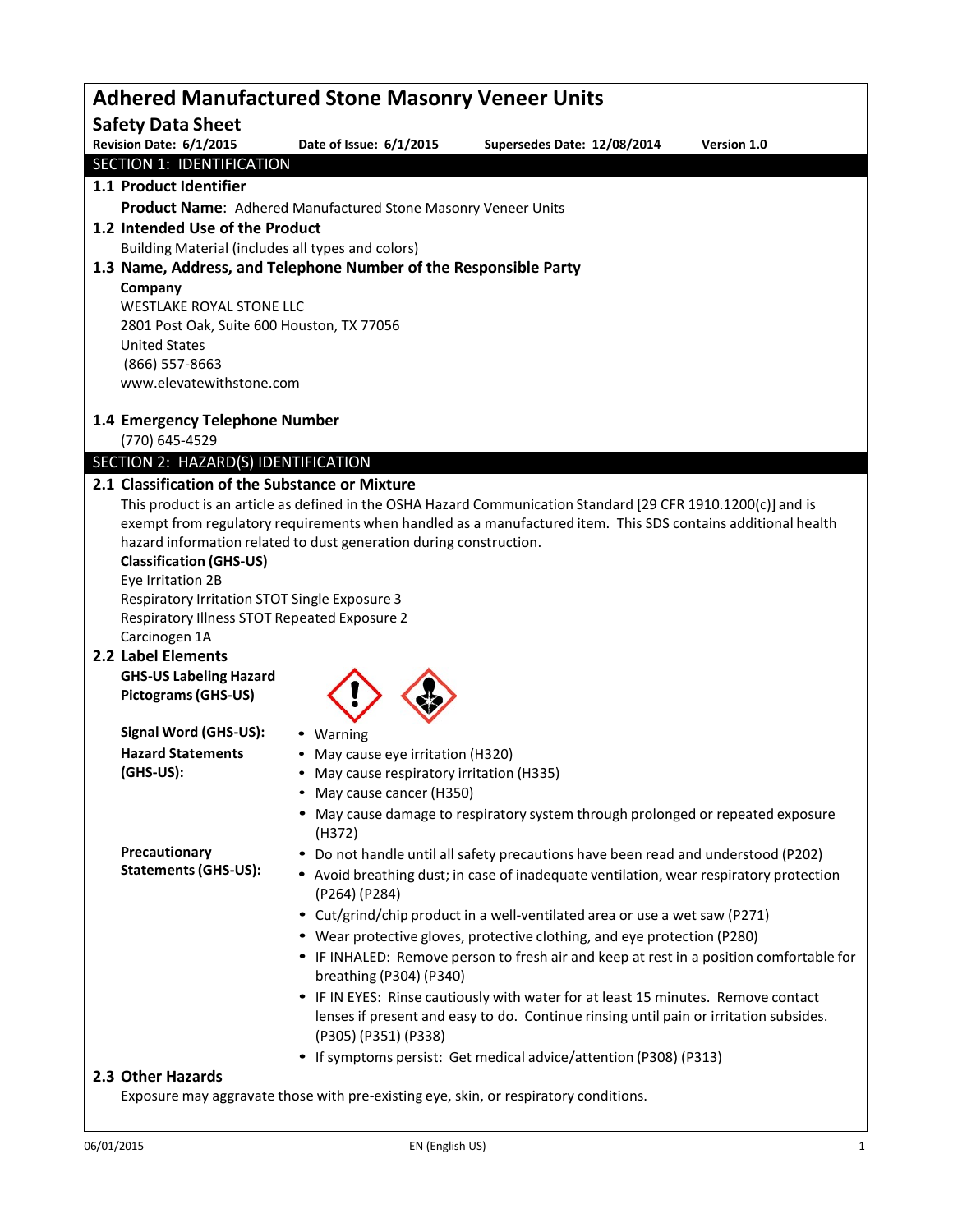### **Adhered Manufactured Stone Masonry Veneer Units Safety Data Sheet** Revision Date: 6/1/2015 **Date of Issue: 6/1/2015** Supersedes Date: 12/08/2014 Version 1.0 **2.4 Unknown Acute Toxicity (GHS-US)** No data available SECTION 3: COMPOSITION/INFORMATION ON INGREDIENTS **3.1 Description of Product** Concrete matrix article. **3.2 Mixture** Substances and hazard classification based on dust composition. **Ingredient Product Identifier (CAS % (w/w) Classification (GHS-US) No.)** Pumice  $\vert$  1332-09-8  $\vert$  40 – 70  $\vert$  • Respiratory Irritation, STOT 3, H335 • Eye Irritation 2B, H320 Expanded clay  $\begin{array}{|c|c|c|c|c|c|c|c|} \hline \end{array}$  68334-37-2  $\begin{array}{|c|c|c|c|c|c|} \hline \end{array}$  40 - 70  $\begin{array}{|c|c|c|c|c|c|c|} \hline \end{array}$ Portland cement (cured) 65997-15-1 14 -30 • Respiratory Irritation, STOT 3, H335 • Eye Irritation 2B, H320 Quartz 14808-60-7 10 - 25 • Carc. 1A, H350

#### **4.1 Description of First Aid Measures**

SECTION 4: FIRST AID MEASURES

**General:** Never give anything by mouth to an unconscious person. Any person who is experiencing symptoms of injury or illness should be moved to a comfortable area with fresh air, and the label or SDS of this product reviewed. **Inhalation:** If symptoms of dust exposure (respiratory irritation) occur, move the person to fresh air. Provide drinking water, if conscious, to flush mouth and irrigate upper respiratory tract. Seek medical attention for discomfort or if coughing or other symptoms do not subside.

Iron oxide 1309-37-1 1.5 • Not classified

*Note*: This product contains additional not classified substances at low concentrations that do not

**Eye Contact:** If injury is due to a projectile, seek immediate medical attention. If the person's symptom is eye irritation due to dust exposure, careful flushing with clean water should continue for at least 15 minutes. If contact lenses are present, they should be removed after flushing. Flushing should continue until irritation subsides. Medical attention should be obtained if irritation persists.

**Skin:** Injuries to skin due to abrasion, laceration, or crushing should be treated by flushing with clean water, followed by first aid (application of disinfectant and bandage). If the injury is more extensive or irritation and pain persists, medical attention should be sought.

#### **4.2 Most Important Symptoms and Effects—Both Acute and Delayed**

Slag (ferrous metal blast

contribute to the hazards of this product.

furnace)

**General:** The most important symptoms and effects from exposure to this product's dust is respiratory irritation and respiratory system chronic illness if significant exposures occur repeatedly.

**Inhalation:** The immediate acute response to dust inhalation is respiratory system irritation. Upon repeated high levels of dust exposure, crystalline silica content of the dust may cause delayed or chronic respiratory illnesses, including silicosis and cancer.

• STOT Respiratory 2,

STOT 3, H335 • Eye Irritation 2B,

H372

H320

65996-69-2  $\begin{vmatrix} 2 & -7 \\ \end{vmatrix}$  Respiratory Irritation,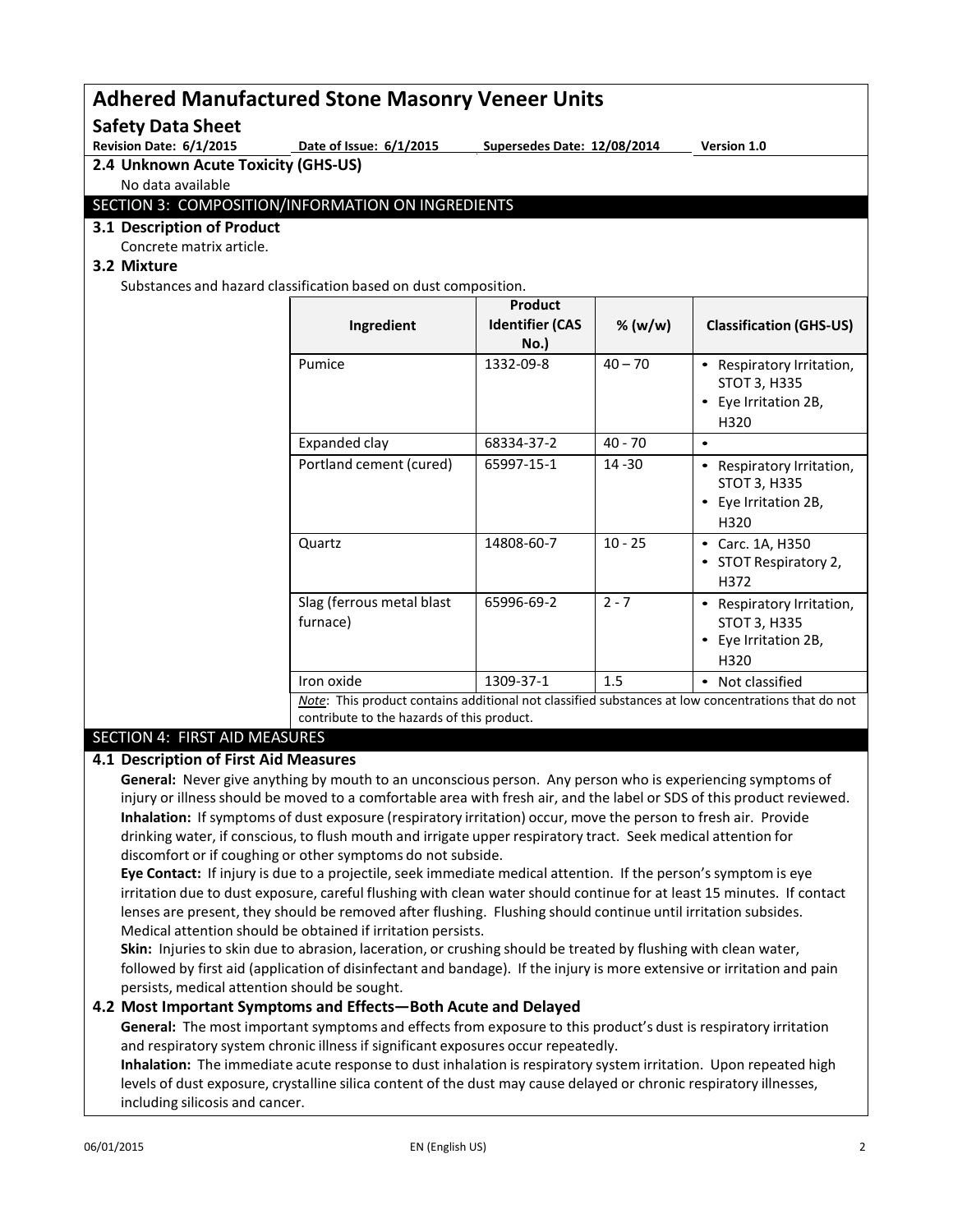| <b>Adhered Manufactured Stone Masonry Veneer Units</b>                                                                |  |  |  |  |
|-----------------------------------------------------------------------------------------------------------------------|--|--|--|--|
| <b>Safety Data Sheet</b>                                                                                              |  |  |  |  |
| Revision Date: 6/1/2015<br>Date of Issue: 6/1/2015<br>Supersedes Date: 12/08/2014<br><b>Version 1.0</b>               |  |  |  |  |
| Eye Contact: Exposures of the eyes to particles and dust may result in irritation, pain, redness, and blurred vision, |  |  |  |  |
| which is usually temporary.                                                                                           |  |  |  |  |
| Skin Contact: Other than abrasion and irritation, skin contact does not cause delayed or chronic symptoms.            |  |  |  |  |
| 4.3 Indication of Immediate Medical Attention and Special Treatment                                                   |  |  |  |  |
| Any time symptoms of eye irritation or respiratory irritation persist, medical attention should be obtained.          |  |  |  |  |
| SECTION 5: FIRE-FIGHTING MEASURES                                                                                     |  |  |  |  |
| 5.1 Extinguishing Media                                                                                               |  |  |  |  |
| Suitable Extinguishing Media: Use extinguishing media appropriate for surrounding fire. Finished product is not       |  |  |  |  |
| combustible.                                                                                                          |  |  |  |  |
| 5.2 Special Hazards Arising from the Substance or Mixture                                                             |  |  |  |  |
| Fire Hazard: Not combustible.                                                                                         |  |  |  |  |
| Explosion Hazard: Product is not explosive.                                                                           |  |  |  |  |
| Reactivity: Hazardous reactions are not expected to occur under normal conditions.                                    |  |  |  |  |
| 5.3 Advice for Firefighters                                                                                           |  |  |  |  |
| Not applicable.                                                                                                       |  |  |  |  |
| SECTION 6: ACCIDENTAL RELEASE MEASURES                                                                                |  |  |  |  |
| 6.1 Personal Precautions, Protective Equipment, and Emergency Procedures                                              |  |  |  |  |
| General Measures: Do not breathe dust. Do not get in eyes, on skin, or on clothing.                                   |  |  |  |  |
| <b>For Non-Emergency Personnel</b><br>6.1.1.                                                                          |  |  |  |  |
| Protective Equipment: Use appropriate personal protective equipment (PPE).                                            |  |  |  |  |
| Emergency Procedures: Evacuate unnecessary personnel.                                                                 |  |  |  |  |
| 6.1.2. For Emergency Personnel                                                                                        |  |  |  |  |
| Protective Equipment: Equip clean-up crew with proper protection.                                                     |  |  |  |  |
| Emergency Procedures: Ventilate area if dust is generated.                                                            |  |  |  |  |
| <b>6.2 Environmental Precautions</b>                                                                                  |  |  |  |  |
| Reuse product as appropriate to avoid disposal.                                                                       |  |  |  |  |
| 6.3 Methods and Material for Containment and Clean-Up                                                                 |  |  |  |  |
| Containment: Contain and collect as any solid. Avoid actions that cause dust to become airborne. Do not breathe       |  |  |  |  |
| dust, and do not allow large quantities of dust to contact skin.                                                      |  |  |  |  |
| 6.4 Reference to Other Sections                                                                                       |  |  |  |  |
| See Section 8. Exposure Controls and Personal Protection. For further information, refer to Section 13.               |  |  |  |  |
| <b>SECTION 7: HANDLING AND STORAGE</b>                                                                                |  |  |  |  |
| 7.1 Precautions for Safe Handling                                                                                     |  |  |  |  |
| Additional Hazards when Processed: Cutting, crushing, or grinding crystalline silica-bearing materials will release   |  |  |  |  |
| respirable crystalline silica. Use all appropriate measures of dust control or suppression and Personal Protective    |  |  |  |  |
| Equipment (PPE) described in Section 8.                                                                               |  |  |  |  |
| Hygiene Measures: Handle in accordance with good industrial hygiene and safety procedures. Wash hands and             |  |  |  |  |
| other exposed areas with mild soap and water before eating, drinking or smoking, and again when leaving work.         |  |  |  |  |
| 7.2 Conditions for Safe Storage, Including any Incompatibilities                                                      |  |  |  |  |
| Not applicable.                                                                                                       |  |  |  |  |
| 7.3 Specific End-Use(s)                                                                                               |  |  |  |  |
| Not applicable.                                                                                                       |  |  |  |  |
|                                                                                                                       |  |  |  |  |
|                                                                                                                       |  |  |  |  |
|                                                                                                                       |  |  |  |  |
|                                                                                                                       |  |  |  |  |
|                                                                                                                       |  |  |  |  |
|                                                                                                                       |  |  |  |  |
|                                                                                                                       |  |  |  |  |
|                                                                                                                       |  |  |  |  |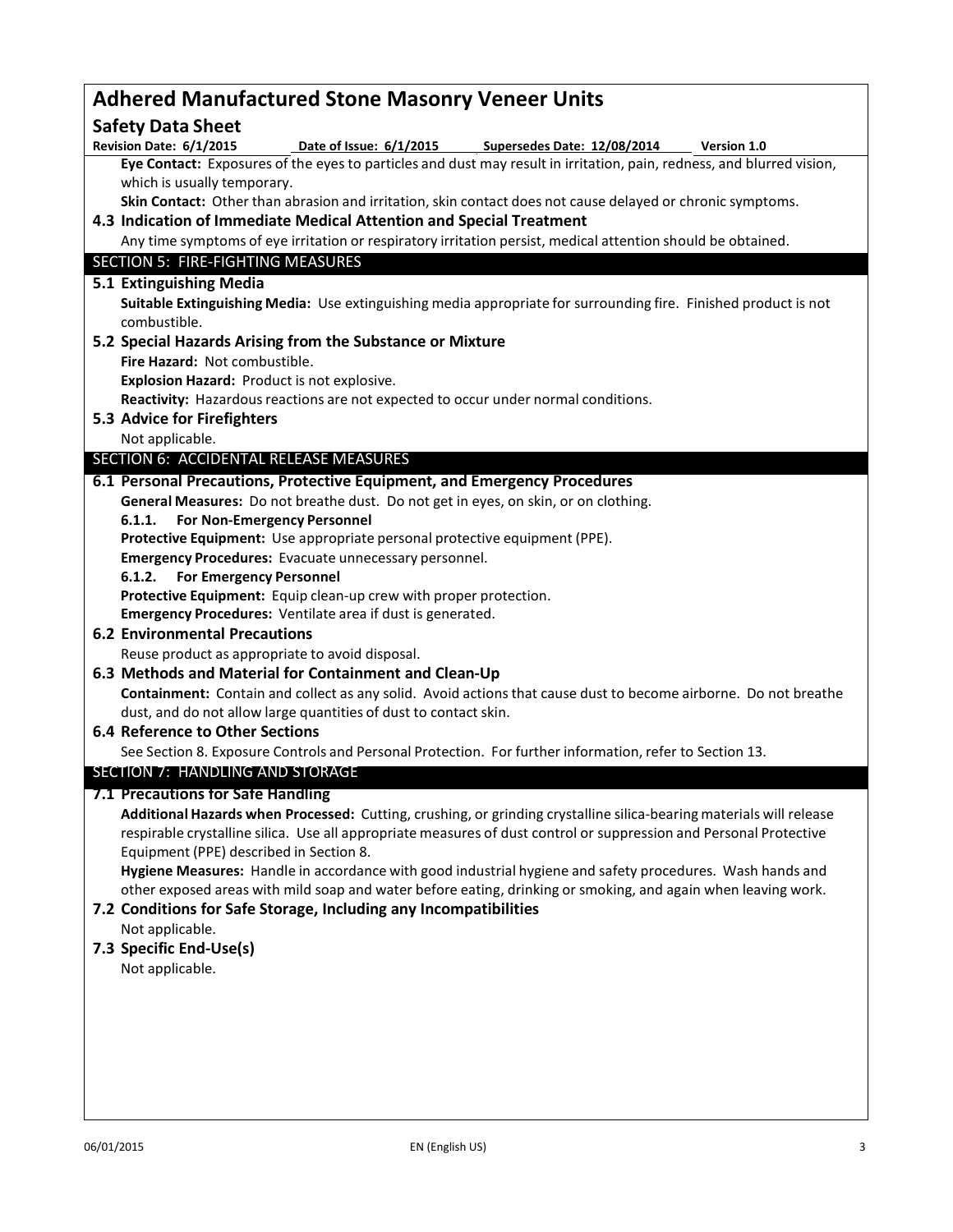| Revision Date: 6/1/2015 | Date of Issue: 6/1/2015                                                                                                                                                                                 | Supersedes Date: 12/08/2014                                                                                                                |                                                                                                             | Version 1.0                                                                                                                                                                     |
|-------------------------|---------------------------------------------------------------------------------------------------------------------------------------------------------------------------------------------------------|--------------------------------------------------------------------------------------------------------------------------------------------|-------------------------------------------------------------------------------------------------------------|---------------------------------------------------------------------------------------------------------------------------------------------------------------------------------|
|                         | SECTION 8: EXPOSURE CONTROLS/PERSONAL PROTECTION                                                                                                                                                        |                                                                                                                                            |                                                                                                             |                                                                                                                                                                                 |
| 8.1 Exposure Limits     |                                                                                                                                                                                                         |                                                                                                                                            |                                                                                                             |                                                                                                                                                                                 |
|                         | The following exposure limits are based on a time-weighted full-shift exposure, unless otherwise noted.                                                                                                 | OSHA PEL <sup>(1)</sup>                                                                                                                    |                                                                                                             | Other $(3)(4)$                                                                                                                                                                  |
|                         | Ingredient                                                                                                                                                                                              |                                                                                                                                            | ACGIH-TLV(2)                                                                                                |                                                                                                                                                                                 |
|                         | Pumice                                                                                                                                                                                                  | 15 mg/m $3$ (total<br>dust); 5 mg/m <sup>3</sup><br>(respirable<br>fraction)                                                               | 10 mg/m $3$<br>(total dust);<br>3 mg/m $3$<br>(respirable<br>fraction)                                      |                                                                                                                                                                                 |
|                         | Expanded clay                                                                                                                                                                                           | 15 mg/m <sup>3</sup> (total<br>dust); 5 mg/m <sup>3</sup><br>(respirable<br>fraction)                                                      | 10 mg/m $3$<br>(total dust);<br>3 mg/m $3$<br>(respirable<br>fraction)                                      |                                                                                                                                                                                 |
|                         | Portland cement                                                                                                                                                                                         | 15 mg/m <sup>3</sup> (total<br>dust); 5 mg/m <sup>3</sup><br>(respirable<br>fraction)                                                      | 1 mg/m $3$<br>(respirable<br>fraction<br>containing<br>no asbestos<br>and $< 1\%$<br>crystalline<br>silica) | NIOSH REL $-10$ mg/m <sup>3</sup><br>(total dust); 5 mg/m <sup>3</sup><br>(respirable fraction)                                                                                 |
|                         | Quartz                                                                                                                                                                                                  | 30 mg/m <sup>3</sup> ÷ %<br>$SiO2 + 2$ (total<br>dust); 10<br>$mg/m^3 \div \%$ SiO <sub>2</sub><br>+2 (respirable<br>fraction)             | 0.025<br>mg/m <sup>3</sup><br>(respirable<br>fraction)                                                      | NIOSH REL-0.05<br>$mg/m3$ (respirable<br>fraction)                                                                                                                              |
|                         | Slag                                                                                                                                                                                                    | Not established                                                                                                                            | Not<br>established                                                                                          |                                                                                                                                                                                 |
|                         | Iron oxide                                                                                                                                                                                              | <b>Fume: 10</b><br>$mg/m3$ (total<br>dust);<br>Particulate: 15<br>$mg/m3$ (total<br>dust); 5 mg/m <sup>3</sup><br>(respirable<br>fraction) | 5 mg/m $3$<br>(respirable<br>dust)                                                                          | NIOSH REL $-5$ mg/m <sup>3</sup><br>(total dust)                                                                                                                                |
|                         | Notes:<br>(1) OSHA PEL (Permissible Exposure Level at 29 CFR 1910.1000)<br><b>Values 2015)</b><br>(3)<br>Limit)<br>Canadian Provincial and other nation control parameters are listed on the Supplement |                                                                                                                                            |                                                                                                             | (2) ACGIH-TLV (American Conference of Governmental Industrial Hygienists-Threshold Limit<br>NIOSH REL (National Institute for Occupational Safety & Health Recommended Exposure |

**Appropriate Engineering Controls:** Power equipment should be equipped with wet dust suppression or dust collection devices if cutting/grinding/chipping product. Emergency eyewash equipment should be available in the immediate vicinity of any potential exposure. Use local exhaust or general dilution ventilation, or other suppression methods to maintain dust levels below exposure limits.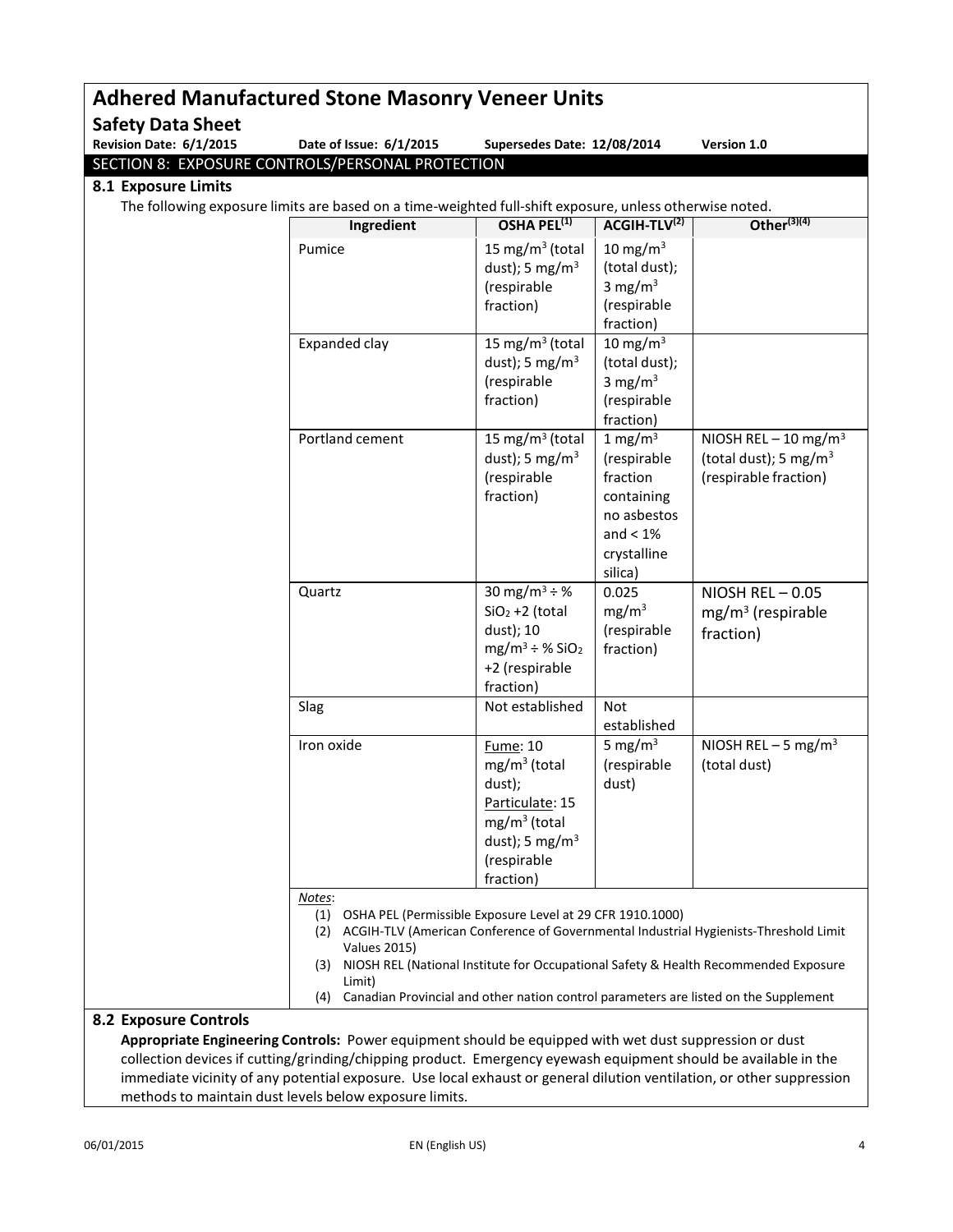## **Adhered Manufactured Stone Masonry Veneer Units Safety Data Sheet** Date of Issue: 6/1/2015 Supersedes Date: 12/08/2014 Version 1.0 **Personal Protective Equipment:** Protective goggles or safety glasses, and gloves. Wear respiratory protection if dust is present when cutting/grinding/chipping product. **Hand Protection:** Protective gloves as appropriate to prevent abrasion and hand injuries. **Eye and/or Face Protection:** Approved safety glasses, goggles, and/or face-shield. **Skin and Body Protection:** Appropriate work clothing and footwear should be worn. **Respiratory Protection:** If exposure limits are exceeded or irritation is experienced, approved respiratory protection should be worn. SECTION 9: PHYSICAL AND CHEMICAL PROPERTIES **9.1 Information on Basic Physical and Chemical Properties Physical State:** Solid. **Appearance:** Solid. Stones come in a wide range of colors. **Odor:** Essentially odorless. **Odor Threshold:** Not available. **pH:** Not available. **Evaporation Rate:** Not available. **Melting Point:** Not available. **Freezing Point:** Not available. **Boiling Point:** Not available. **Flashpoint:** Not available. **Auto-Ignition Temperature:** Not available. **Decomposition Temperature:** Not available. **Flammability (solid, gas):** Not available. **Lower Flammable Limit:** Not available. **Upper Flammable Limit:** Not available. **Vapor Pressure:** Not available. **Relative Vapor Density at 20° C:** Not available. **Relative Density:** Not available. **Specific Gravity:** 2.6 **Solubility:** Negligible in water. **Partition Coefficient—N-Octanol/Water:** Not available. **Viscosity:** Not available. **Explosion Data—Sensitivity to Mechanical Impact:** Not expected to present an explosion hazard due to mechanical impact. **Explosion Data—Sensitivity to Static Discharge:** Not expected to present an explosion hazard due to static discharge. SECTION 10: STABILITY AND REACTIVITY **10.1 Reactivity** Hazardous reactions are not expected to occur under normal conditions. **10.2 Chemical Stability** Stable. **10.3 Possibility of Hazardous Reactions** Not applicable. **10.4 Conditions to Avoid** Not applicable. **10.5 Incompatible Materials** Not applicable.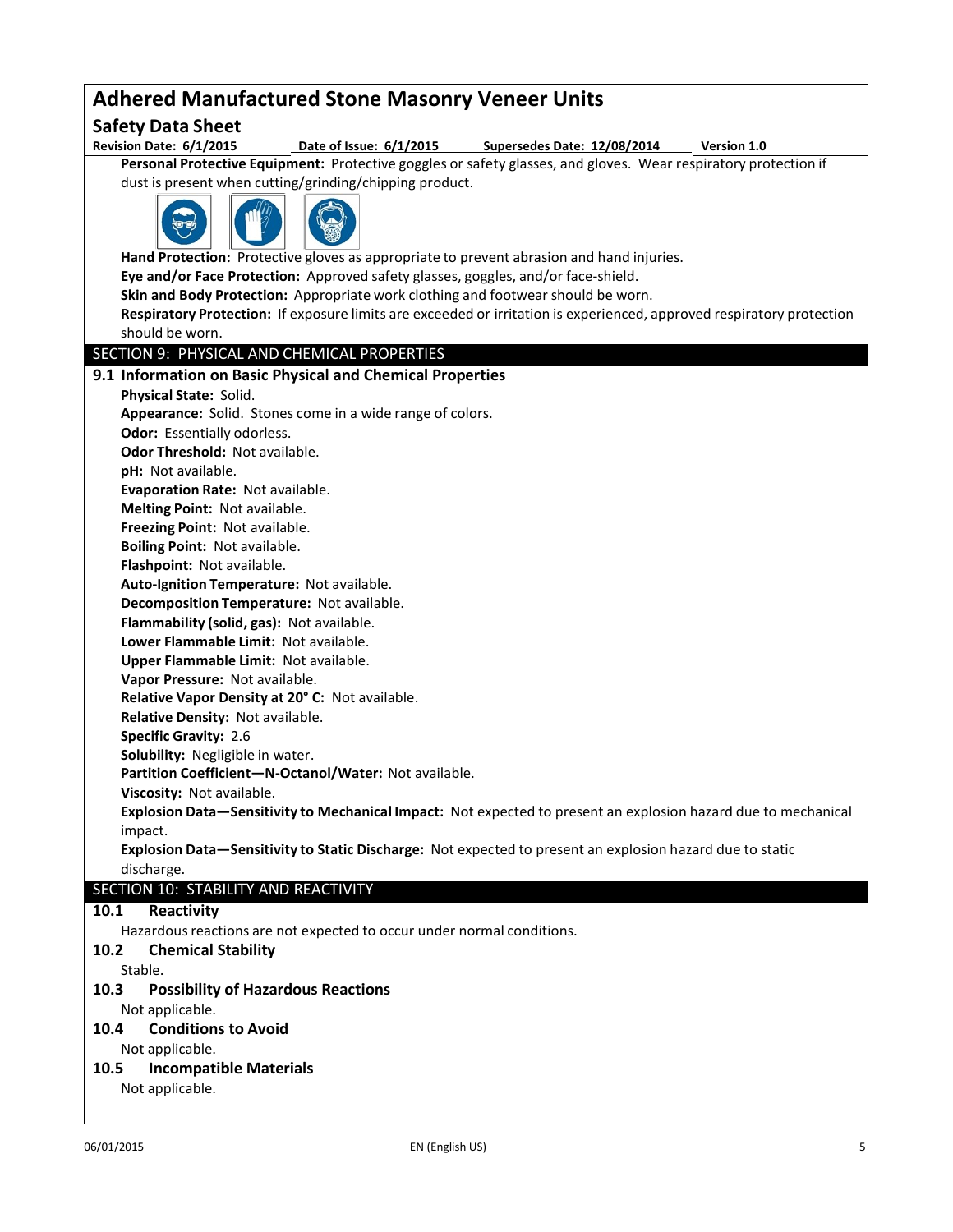| <b>Adhered Manufactured Stone Masonry Veneer Units</b>                                                                                                                                                           |  |  |  |  |
|------------------------------------------------------------------------------------------------------------------------------------------------------------------------------------------------------------------|--|--|--|--|
| <b>Safety Data Sheet</b>                                                                                                                                                                                         |  |  |  |  |
| Revision Date: 6/1/2015<br>Date of Issue: 6/1/2015<br>Supersedes Date: 12/08/2014<br>Version 1.0                                                                                                                 |  |  |  |  |
| <b>Hazardous Decomposition Products</b><br>10.6                                                                                                                                                                  |  |  |  |  |
| Not applicable.                                                                                                                                                                                                  |  |  |  |  |
| SECTION 11: TOXCOLOGICAL INFORMATION                                                                                                                                                                             |  |  |  |  |
| <b>Likely Routes of Exposure</b><br>11.1                                                                                                                                                                         |  |  |  |  |
| Skin Contact: Product is abrasive and may irritate unprotected skin.                                                                                                                                             |  |  |  |  |
| Eye Contact: When product is shaped or cut, chips or dust may enter unprotected eyes and cause injury or                                                                                                         |  |  |  |  |
| irritation.                                                                                                                                                                                                      |  |  |  |  |
| Inhalation: When product is shaped or cut, respirable dust may be generated that, when inhaled, can cause<br>respiratory system irritation. Prolonged or repeated inhalation exposure may cause chronic illness. |  |  |  |  |
| Ingestion: Not expected to be an exposure route of concern.                                                                                                                                                      |  |  |  |  |
| 11.2<br>Symptoms Related to Physical, Chemical, and Toxicological Characteristics                                                                                                                                |  |  |  |  |
| Immediate Effects: Irritation of skin, eyes, and respiratory tract due to abrasion or dust inhalation will produce                                                                                               |  |  |  |  |
| immediate discomfort, and first aid provided.                                                                                                                                                                    |  |  |  |  |
| Delayed and Chronic Effects: Inhalation of dust on a prolonged or repeated basis may result in chronic lung disease                                                                                              |  |  |  |  |
| or silicosis, and may also result in lung cancer, in particular among tobacco smokers.                                                                                                                           |  |  |  |  |
| <b>Numerical Measures of Toxicity</b><br>11.3                                                                                                                                                                    |  |  |  |  |
| The acute and chronic effects of exposure to this product's dust have not been quantified.                                                                                                                       |  |  |  |  |
| Carcinogenicity<br>11.4                                                                                                                                                                                          |  |  |  |  |
| The ingredient quartz, also known as crystalline silica, has been determined to be carcinogenic by the International                                                                                             |  |  |  |  |
| Agency for Research on Cancer (IARC) and the National Toxicology Program (NTP).                                                                                                                                  |  |  |  |  |
| SECTION 12: ECOLOGICAL INFORMATION                                                                                                                                                                               |  |  |  |  |
| <b>Toxicity</b><br>12.1                                                                                                                                                                                          |  |  |  |  |
| No additional information available.                                                                                                                                                                             |  |  |  |  |
| <b>Persistence and Degradability</b><br>12.2                                                                                                                                                                     |  |  |  |  |
| Not available.                                                                                                                                                                                                   |  |  |  |  |
| <b>Bioaccumulative Potential</b><br>12.3                                                                                                                                                                         |  |  |  |  |
| Not available.                                                                                                                                                                                                   |  |  |  |  |
| <b>Mobility in Soil</b><br>12.4<br>Not available.                                                                                                                                                                |  |  |  |  |
| 12.5<br><b>Other Adverse Effects</b>                                                                                                                                                                             |  |  |  |  |
| Not available.                                                                                                                                                                                                   |  |  |  |  |
| SECTION 13: DISPOSAL CONSIDERATIONS                                                                                                                                                                              |  |  |  |  |
|                                                                                                                                                                                                                  |  |  |  |  |
| <b>Waste Treatment Methods</b><br>13.1<br>Waste Disposal Recommendations: Scrap material should be re-used or recycled. Waste is not a hazardous waste                                                           |  |  |  |  |
| as defined by the Resource Conservation and Recovery Act (RCRA) (40 CFR 261). Dispose of waste material in                                                                                                       |  |  |  |  |
| accordance with all local, regional, national, provincial, territorial, and international regulations.                                                                                                           |  |  |  |  |
| SECTION 14: TRANSPORT INFORMATION                                                                                                                                                                                |  |  |  |  |
| In Accordance with DOT<br><b>14.1</b>                                                                                                                                                                            |  |  |  |  |
| Not regulated for transport                                                                                                                                                                                      |  |  |  |  |
| In Accordance with IMDG<br>14.2                                                                                                                                                                                  |  |  |  |  |
| Not regulated for transport                                                                                                                                                                                      |  |  |  |  |
| In Accordance with IATA<br>14.3                                                                                                                                                                                  |  |  |  |  |
| Not regulated for transport                                                                                                                                                                                      |  |  |  |  |
| In Accordance with TDG<br>14.4                                                                                                                                                                                   |  |  |  |  |
| Not regulated for transport                                                                                                                                                                                      |  |  |  |  |
| SECTION 15: REGULATORY INFORMATION                                                                                                                                                                               |  |  |  |  |
| U.S. Federal Regulations<br><u> 15.T</u>                                                                                                                                                                         |  |  |  |  |
| <b>Stone</b>                                                                                                                                                                                                     |  |  |  |  |
| Exempt article [40 CFR 370.13(b)]                                                                                                                                                                                |  |  |  |  |